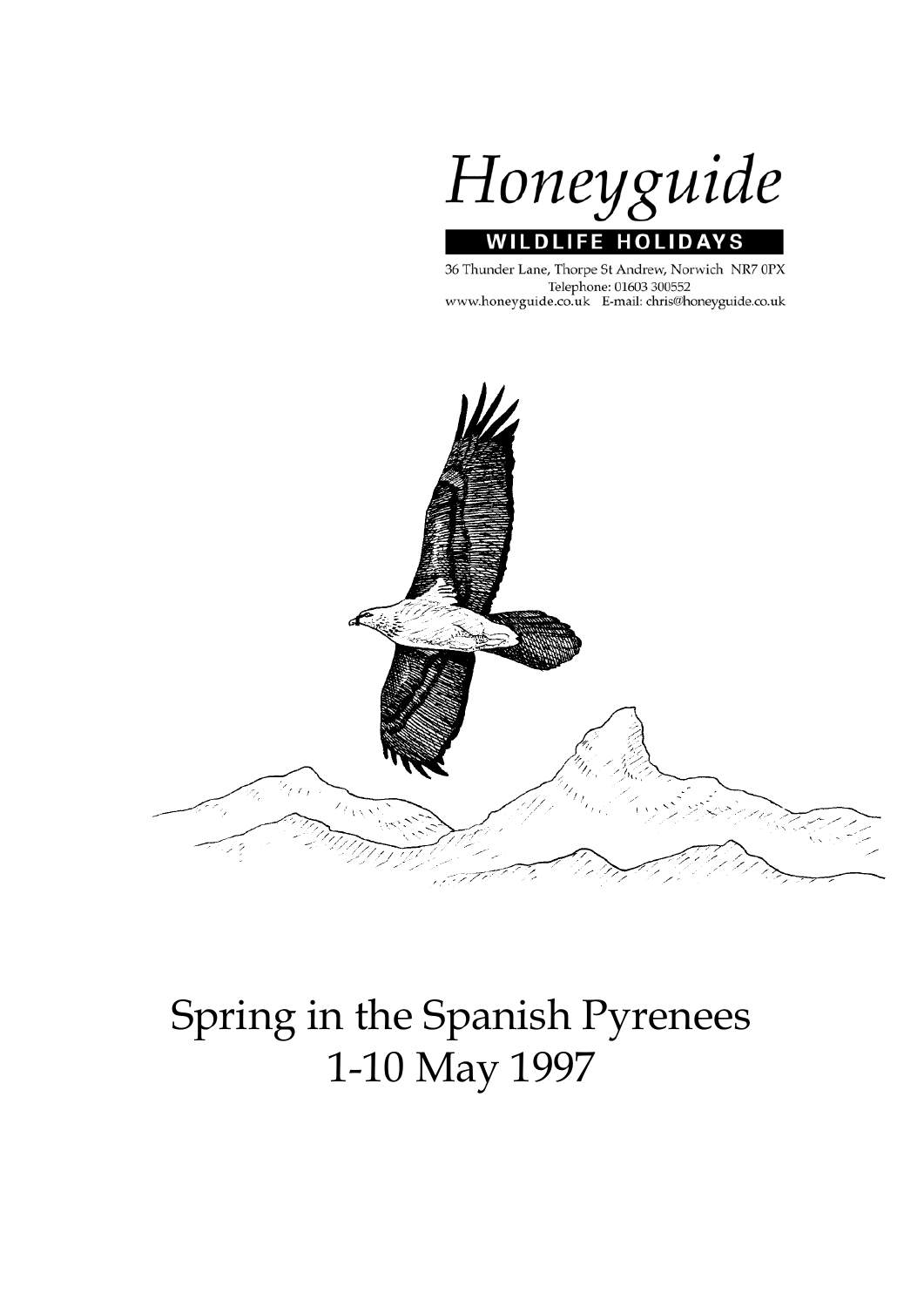**Spring in the Spanish Pyrenees 1 – 10 May 1997** 

The group

George Osmond Val Osmond

Humphrey Kay Sally Kay

Jean Sedgwick

Helen Collins

Keith Ball Joyce Ball

Robin Plummer Sheila Plummer

Winifred Smith Elizabeth Norris

Brian Sexton Linda Sexton

Jay Turner

Marcella Hume

Leaders: Rob Hume Phil Shaw

Report written and illustrated by Rob Hume; bird and butterfly logs contributed by Phil Shaw.

As with all Honeyguide holidays, £25 of the cost of the holiday was put towards a conservation project, in this case for La Sociedad Española de Ornitologia (SEO), the Spanish Ornithological Society, and its campaign to save the Steppes. During the holiday, Juan Carlos Cirera Martínez of SEO's Zaragoza office came to Berdún to collect the Honeyguide cheque for £400. This brings the total given to SEO since the first Honeyguide holiday in Spain in 1991 to £3170. A thank-you letter from Juan Carlos appears at the end bird list (see separate PDF).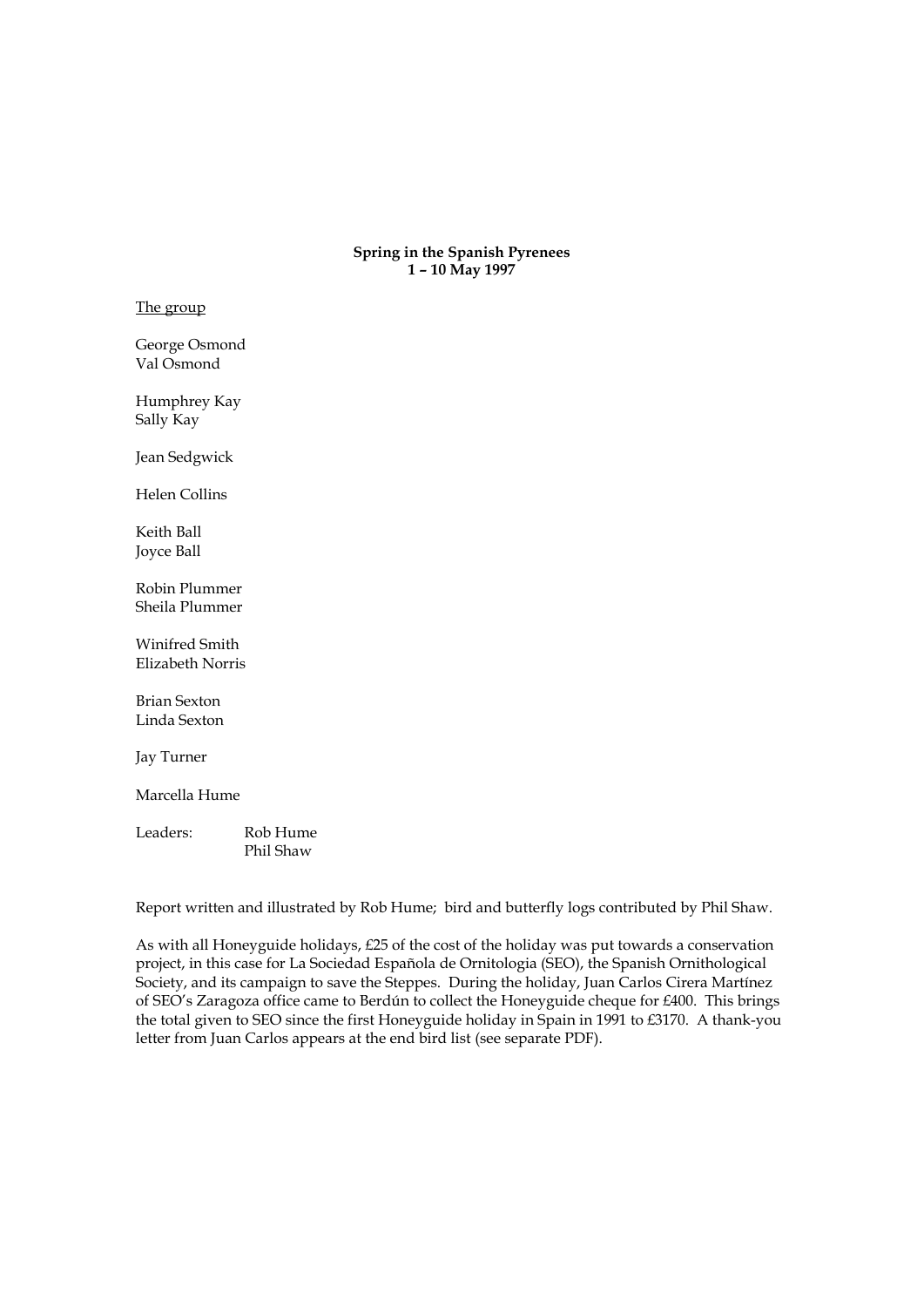# **Honeyguide Wildlife Holidays**

### **Berdún, Spanish Pyrenees**

## **1 to 10 May 1997**

'Are you sure?' asked Brian.

'Yes, we're all here - threats of road closures, railway disruption and airport evacuations on Election Day don't seem to have stopped us. The full 18, bright and early. '

Indeed we were: at Heathrow Terminal 1 after a start at some unearthly hour for many of us, to be absolutely sure the forecast disruption of transport services didn't come between us and a trip to Spain. As it happened, there was no such disruption, but we were soon well out of it, high over Biscay on our way to Bilbao.

'Are you sure?' asked Linda.

'Yes, the small one by the corner, with the driver in a dark blue pullover - José, we always have José. He thinks we're mad but puts up with us. '

The coach was loaded, the 100 peseta coins (or 2p ones - us English must be tight but what a good idea) retrieved from the luggage trolleys, everyone piled in. John Boucher had been waiting a while as the flight was just a little late, but we were quickly rising above Bilbao on the motorway east, and heading for Vitoria and Pamplona. With a fine backdrop of high hills and distant forests, the green landscape, despite the populous nature of the countryside hereabouts, was full of colour and interest on the eastward drive: we stopped briefly to look at a white stork on a church tower nest (with large young already) and then again in the usual spot for John's tours, beneath some high, limestone cliffs, for coffee.

'Dos cafés con leche, por favor. ' So was my Spanish vocabulary almost exhausted before we even reached Berdún. 'And, um, one solo, um por favor'. John was at hand for Jay's decaffeinated. All went well. The Spanish would soon improve.

Phil looked resplendent in his Honeyguide sweatshirt: the logo printed in rusty red on a white shirt. Chris Durdin will have to place a bulk order. The rest of us were somewhat mixed, with some slightly uncomfortable clothes for travelling and finding Spain warm and sunny - is it best to be comfortable or should one look smart on these occasions? Of course, most managed both.

Berdun appeared, far to the east, on its narrow hill in the Aragon valley. We were driving along the far reaches of the Embalse de Yesa, a large reservoir that I have rarely seen so full: with people everywhere, for this was a fiesta. John told us that it had rained all autumn, stopped about Christmas, and had been bone dry ever since, so the local crops were already suffering. But Berdún rose above a valley green with barley, as it always used to be in my early visits, with none of the pink alfalfa, yellow rape or blue linseed that had become more common in recent years. It seemed to be 'back to normal', with the wind rippling the fields with waves of silver, and bare rectangles of earth of vivid red.

Berdún itself had changed little: a few more startlingly white walls, a few more new roofs. Later it was obvious that the biggest change, even since last autumn, was the erection of new, bright street lights - not just those of a few years ago on the perimeter road, but along the tiny inner streets as well. The people must be glad they have shutters to block out the light, which must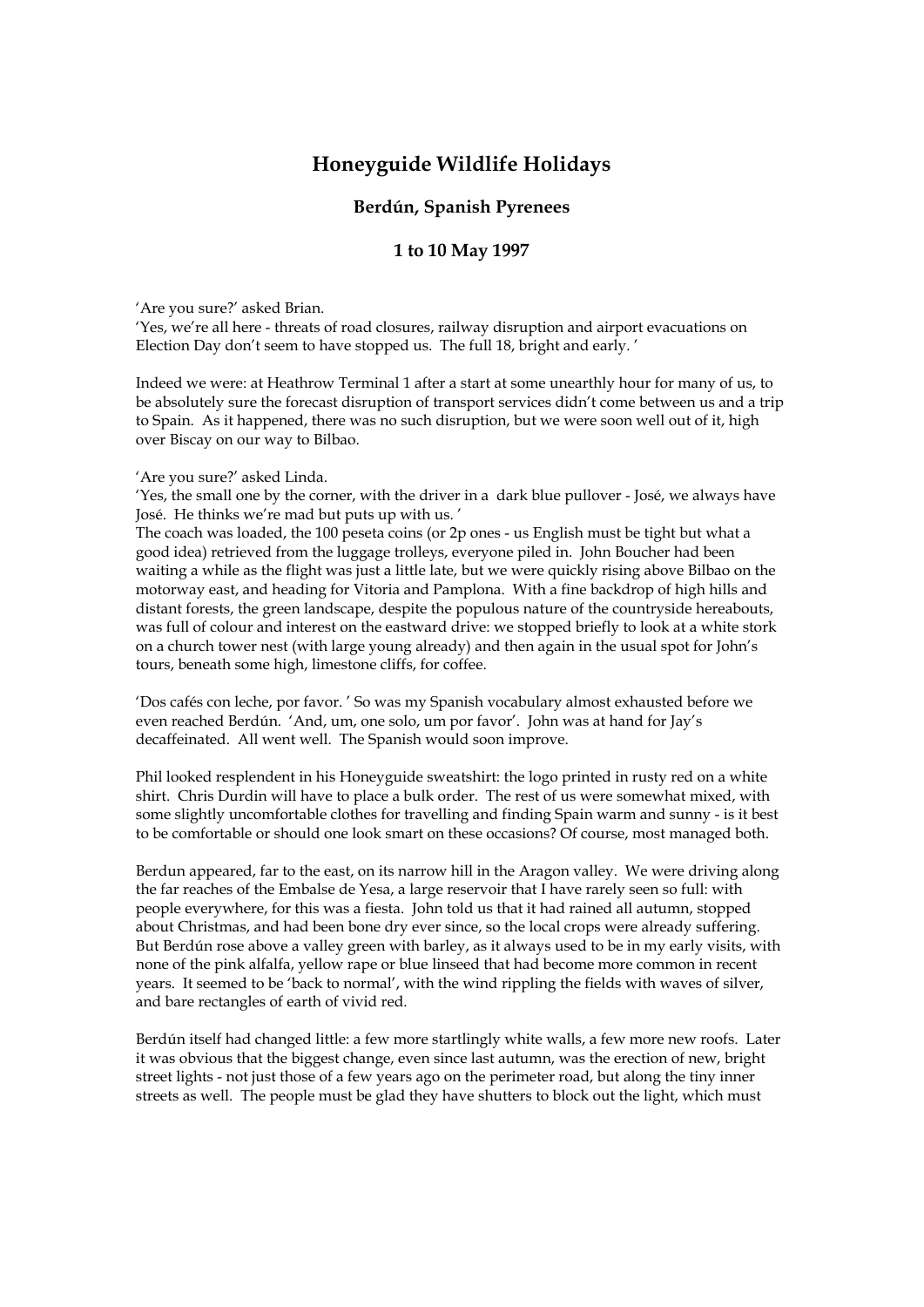surely penetrate the thickest curtain. It seemed something of an intrusion, a little unnecessary: but then, we are only momentary visitors.

Our first evening meal at Rincón de Emilio - Emilio's place, across the square - set the standard for all evenings to come. Good food, good service, winks and smiles from Luisa. John and Vivien Boucher sorted us out into the two houses that make up The Painting School, close by in adjacent streets, and everyone found the rooms to their satisfaction: indeed, there was clearly an air of great anticipation and excitement in this very Spanish village, perched on top of its hill and approachable only through its ancient, arched gate above 'the ramp', the landmark that was to become our focus every morning, whether we ventured out on foot, by car or by coach.

After our meal, some of the group ventured out looking for scops owls. Swifts were calling high overhead, long after dark. But the best sight by far, something of a first for a Berdún trip, was that of Comet Hale Bopp! The comet, such a superb sight over the past few weeks but for most of us spoiled by the typically 'orange' night skies of England, was fading somewhat but still looked good in a clear, unpolluted sky.

#### **Friday 2 May - around Berdún to the rivers Veral and Aragón**

First thing next morning, a firecrest entertained a group of us early on; spotless starlings were taking food to their young in the church roof; white wagtails bounced about the village streets. Phil spotted a fox. After breakfast at Emilio's - standard fare of orange, pineapple or peach juice, fresh, tasty bread, little cakes, bits of toast, plastic-wrapped portions of jam and lots of coffee - we gathered in the lounge of the main house for a briefing. And then, we were off - downhill and straight on at the first bend, onto a track that leads to the Rio Veral. It was windy, a little bit cool, then sunny and a little bit hot. Dartford warblers played their part but the predicted crested larks and cirl buntings were more elusive. Bright blue flax dotted the grey marl. Spotless starlings left the church roof and zoomed downhill to feed in the fields. Overhead was a red kite.

Humphrey began what seemed likely to be a fine week for butterflies, sweeping his net and peering at the identification books: but the weather was later to intervene and these early days proved to be the best. The flowers were on show all the time, of course, but a bit of warm sun on the back while you bend down to examine them does wonders. The bottom of the valley was attractive, as always, but lacked the ring of the oriole's voice: odd, when you tell people how the orioles will be singing from every poplar that they inevitably seem to be absent without leave. Oh well, another time.

A woodchat shrike - a first for some people - put in an all-toobrief appearance. Early spider orchids were still flowering well. Spanish fritillaries - the butterflies - seemed to be the thing on the rough, bare marl tracks and other finds included scarce swallowtails (frequent, *right*), swallowtails, black-veined whites (common), marbled skippers, wood white, southern white admirals and Provence chalkhill blues.



Lunch: red wine. The wine comes free, you pay for your coffee.

#### 'Are you sure?'

'That's right: same thing every night, too, red and white wine with the meal but pay for the con leches and solos. '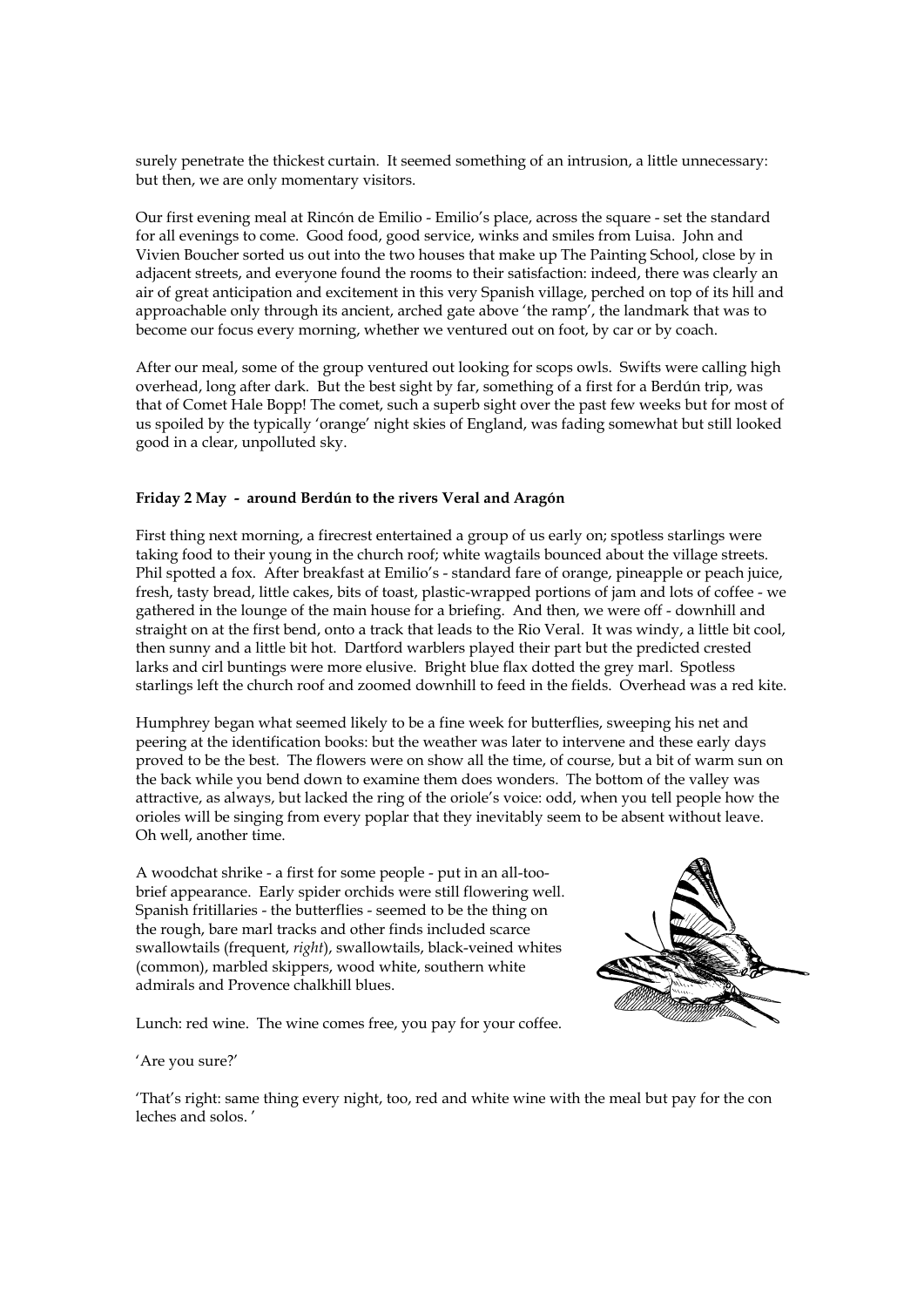A longer afternoon walk: on down to the main valley road and across through the scatter of barns beneath Berdún, over a long bit of flat plain and then into the deep cutting made by the Rio Aragón. Flowers and some butterflies still caught the attention: but look back and there, you see, is the most glorious view of Berdún. Backed by the snowy peaks of the High Pyrenees, the town stands on its remarkable hill, crisp and clear in the sunshine. Photographs. Walk on ten yards and the background is better - another picture. Another ten yards and the foreground improves. Another picture. 'I can just get those poppies in the foreground'; 'Look. if I crouch down I can just squeeze in this patch of yellow and still get the snow at the back. '

Far ahead, on a wire, two spots of rust. 'I can just about make out two blobs but I can hardly say what they are' says Jay.

Bee-eaters. Oh yes, they are bee-eaters all right.

#### 'Are you sure?'

Let's get closer - will they stay? For the first time in 15 years they are actually nesting - or look as if they will - in a sand bank above the Aragon, behind a little, round, stone tower that must once have guarded the bridge. They are glorious. Sometimes a little group of them decorates the top of a dead tree, or adds exquisite colour and form to the silvery shimmer of poplar leaves.

This bit of the valley is always good for red kites and black kites and we were not disappointed; great reed warblers sang secretively beyond the river, while a pair of ravens tended young in a nest in a nearby cliff. Butterflies included Moroccan orange-tip and marbled skippers, while black-veined whites remained the most obvious and scarce swallowtails not infrequent.

After a while some of the group drifted back up the hill, while others waited for a lift from John or Vivien who ferried us back in their cars: a few brave souls walked back all the way. After dinner, most of the group had really excellent views of a pair of scops owls, well-lit by the new street lights.

#### **Saturday 3 May - San Juan de la Peña and Hecho**

A coach outing: everybody on? No? One or two missing; now they are here; everybody on? No? Well she was here a minute ago. Ah yes, now we're here - what, someone else missing? Who? Oh - ah, now we're ready. Got everything? Got your lunch boxes? Right. Off we go then. Hot sun.

San Juan de la Peña: away we go, along the Aragón valley, over the Puente la Reina, past Santa Cilia, up and around Santa Cruz. At the exposed corner half way up we stopped to admire the view: right across to the peaks, including the Pic du Midi d'Ossau.

'Lammergeier - two lammergeiers!' It was to become a familiar cry. Two lammergeiers, at the moment quite distant and frustratingly flying against a dark grey cliff, so their dark grey backs were not at all obvious. Now and then, though, we got a glimpse of orange and usually a white head could be watched floating to and fro. It was cool, the air heavy, and the lammergeiers were working unusually hard, flapping frequently to keep themselves going.

'I thought you said they were always gliding and hardly ever flapped?'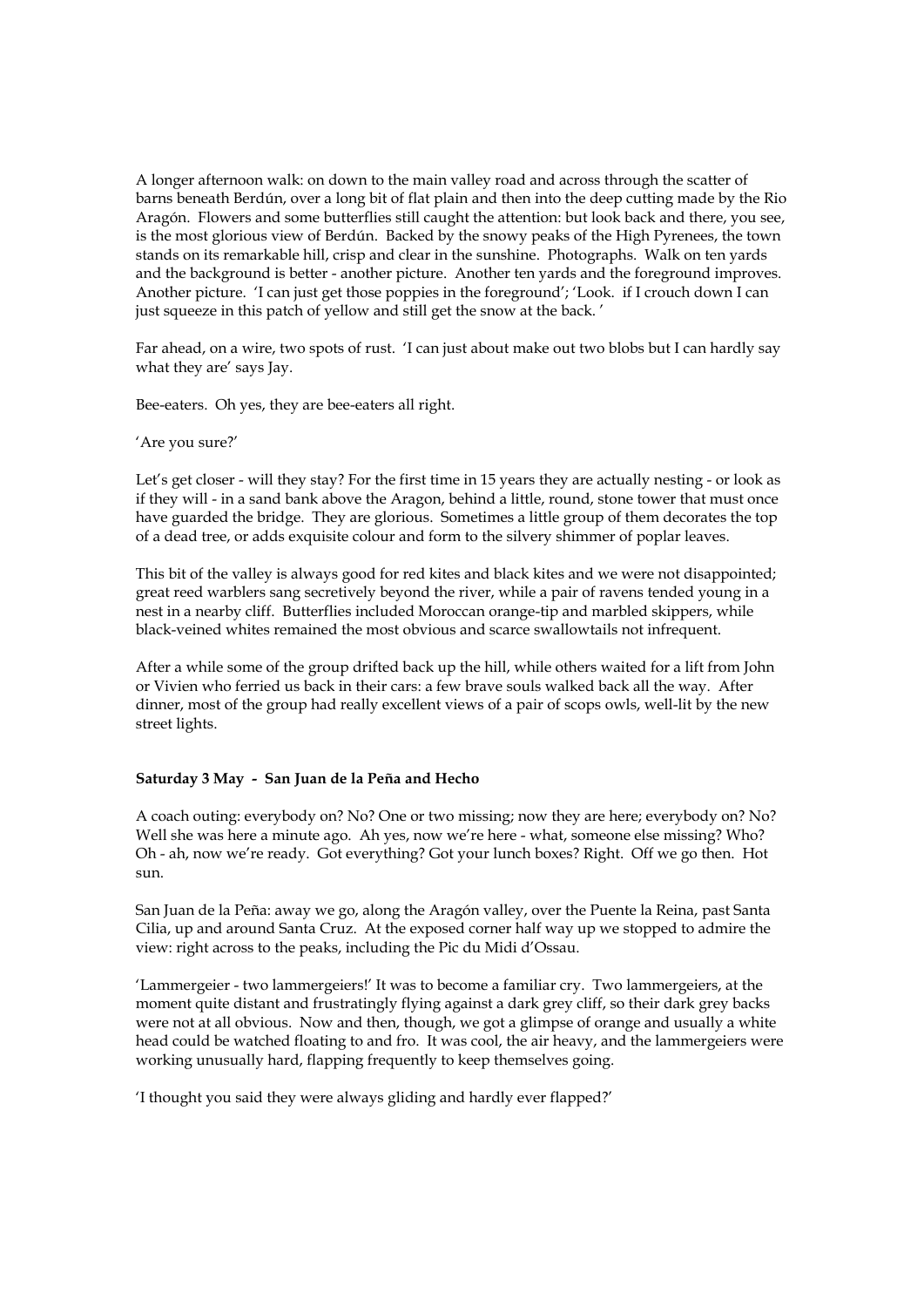Well, yes, but they don't always read the books. Anyway, that wasn't from books so much as past experience - normally they do glide, and hardly ever flap - just that these were moving about in unfavourable conditions. Later we saw them again, and they did glide - on and on. These two were in an area where lammergeiers have long been known - they seem to persist here even in the bad times and now that numbers in the Pyrenees have increased, this spot is no longer the only place to see them but is no less perfect as a backdrop.

At the top of the hill we split into an obvious 'bird and anything else' group and an 'anything else and bird' group, hanging back to look more carefully at flowers. In fact, it was a slight disappointment here - lovely place, shame about the birds, in a way. Humphrey and Sallie wandered off down the road and said we should all have done so, we missed the flower of the day. At the monastery hundreds of people were milling about, so we continued down to the picnic site at the foot of the hill, below the lammergeier cliff. Bread and bits of chicken, tomato and boiled egg, cans of drink, all to the sight of lammergeiers periodically appearing above the skyline and griffon vultures sailing higher overhead.

Next was Hecho valley, the approach to the wonderful Selva de Oza, a magnificent pine and beech forest. We drove well up the valley until the Barranco del Infierno gorge, where we got out and walked. A wallcreeper site: they bred last year, would they be back?

There was no sign but we didn't give it long enough, perhaps - later, as we were all walking above the gorge, a wallcreeper did indeed appear high over the valley, flying downstream, but it was a mere glimpse. Better was a lammergeier - over the peak to the right with a score or two of griffons. In fact, there were eventually two adult lammergeiers and an immature (a dull, dark one) around, despite a deterioration in the weather, with a little rain coming on.

#### **Sunday 4 May - Fago and Zuriza**

Warmth, and sunshine: glorious, after overnight rain. This was the life. Everything looked clean, fresh, full of colour and vibrancy. Off we set, after breakfast, with our coach driver for the day, Fernando, heading a little west then quickly turning north from the Aragon valley via Majones and Villareal, to the splendid gorge south of Fago.

This is a great little valley and the gorge itself most attractive. On the roadside where we parked the coach a small strip of damp ground was attracting house martins and crag martins, both nesting in the nearby cliffs and eager to collect pellets of mud. We watched them at extreme close range; while overhead, far up above us, were alpine swifts and choughs, sometimes disturbed by the threatening presence of a hobby.

Up in the blue sky it was never a dull moment: griffons on the move, the hobby and swifts, now and then a kite: and some small parties of honey buzzards, circling and spiralling upwards on their way north. With the second of these was a black stork, a real find: for a moment it twisted and turned in a rapid chase with the honey buzzards. Two short-toed eagles also put in a brief appearance.

Phil made judicious use of his CD player and attracted a couple of Bonelli's warblers, with an almost instant reaction, as well as repeating the feat with subalpine warblers near the tunnel. A griffon vulture on a ledge - so close we didn't notice it for some time - gave exciting views for everyone through the telescopes.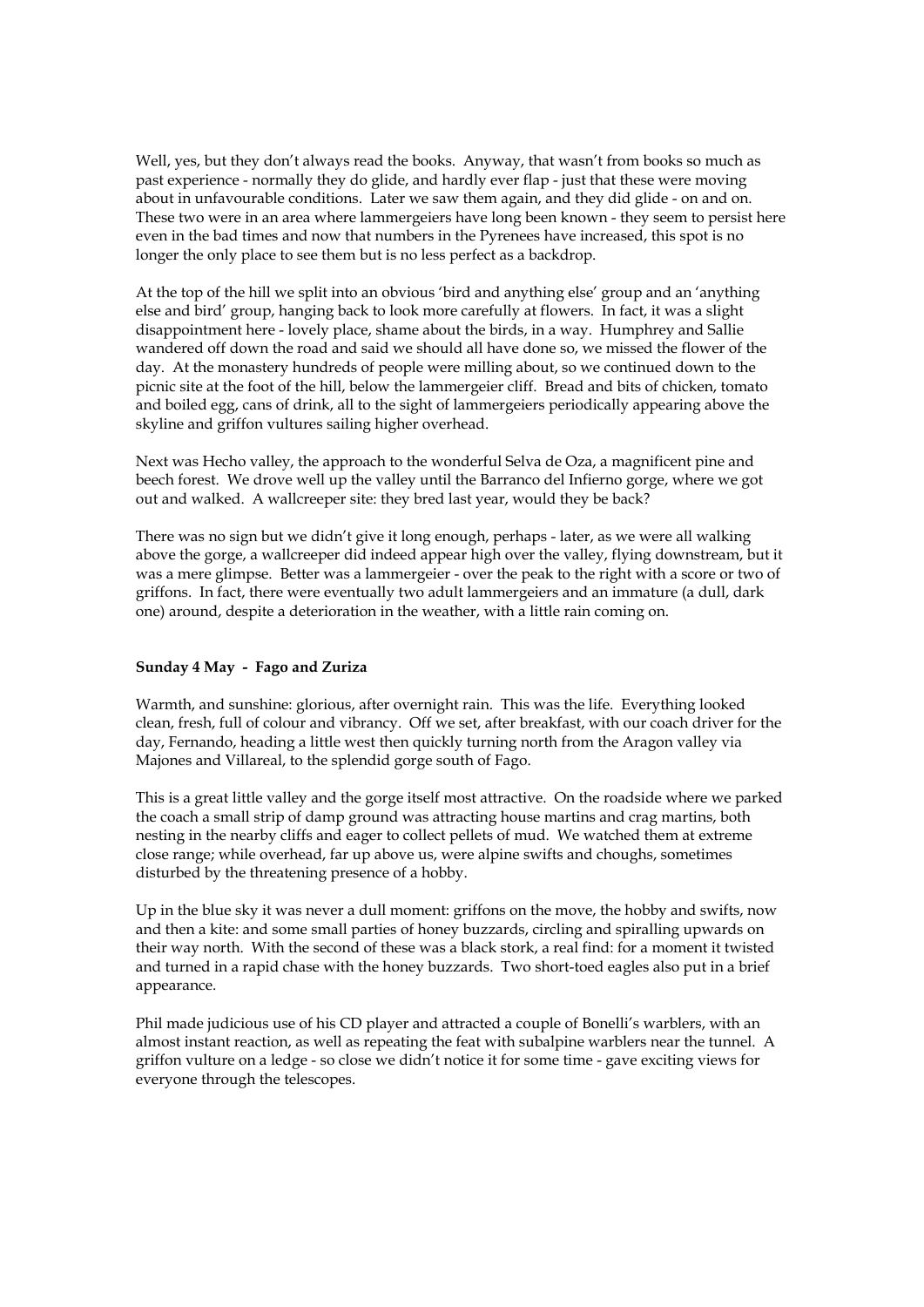The butterfly contingent did well here: green-underwing blue, small blue, common blue, adonis blue, scarce swallowtail, Glanville fritillaries, Spanish fritillaries - amongst others.

Fago is a peculiar little place: we drove through, admiring the strange, small squares and small streets and odd mixture of apparent poverty and over-the-top 'doing up' of some of the houses. It is way out in the middle of nowhere but there always seems something going on. Gradually we climbed through a lovely green landscape of well-wooded hills, then dropped down again into the small town of Anso, itself an interesting and attractive place. The best thing about Anso was the Hostal and its excellent coffee (actually there are several there, all with excellent coffee) and we sat outside in hot sunshine enjoying the last of the morning.

North of Anso, on the road to Zuriza, we stopped close to the river for lunch. After that we moved north and paused again at a likely-looking spot with great cliffs on either side and a rushing river tumbling through the woodland at the roadside. A short-toed eagle came over: a good moment. Then a lammergeier appeared: then it became obvious there were two. After that, we had a sky full of vultures, two eagles, and the lammergeiers, each trying to out do the other in terms of the excellence of the views. They really performed, flying across the valley, floating about over the slopes, heads turning left and right as they looked for food, with scarcely a wingbeat. They were close, close enough to see the strange 'beards' at the base of the bill and the dark streaks on their deep orange chests. One was rakish, long-tailed and slim-winged and extremely elegant: the other, huge, shorter-tailed and broader-winged, less elegant, maybe, but so impressive. Presumably the big one was the female.

After that it was difficult to see how we could get anything better all week. Lammergeiers are doing well in the Pyrenees, especially with supplementary feeding in winter, but however common they may become they will never lose their appeal - few birds have such stunning presence, real charisma.

It was such a gorgeous day that we just kept going, west from Zuriza over a very minor road that had been made up recently and was actually extremely good for the coach; then on the main road north of Roncal up to the alpine meadows of Belagua. We drove on up almost to the French border, then turned back and stopped at a couple of good spots on the way down. The first had masses of Pyrenean trumpet gentians and spring gentians - stunners - and swathes of birdseye primrose. Views around the snowy peaks were magnificent, although the immediate surroundings are more gentle, grassy slopes and flats.

There were 19 alpine choughs, ravens, water pipits and wheatears but not too many birds: this was more a place for the flowers and a few butterflies. The lower stop produced many elderflowered orchids, good displays of large-flowered butterworts and various other goodies as well as great drifts of 'ordinary' buttercups and daisies of the richest colours. A cowslip/oxlip controversy hanging over from the day before kept running.

After a really glorious day there was a little rain in the evening but it did nothing to dampen our spirits. Evening meals in the restaurant above Emilio's bar became noisy affairs - was it the low ceiling, the group, the wine? - and this was no exception. Convivial, I think.

#### **Monday 5 May - Riglos and Loarre**

Riglos is a famous southern-Pyrenees site that has become a bit crowded and disturbed of late, especially with great encampments of rock climbers and various army exercises. But you have to go, so we did.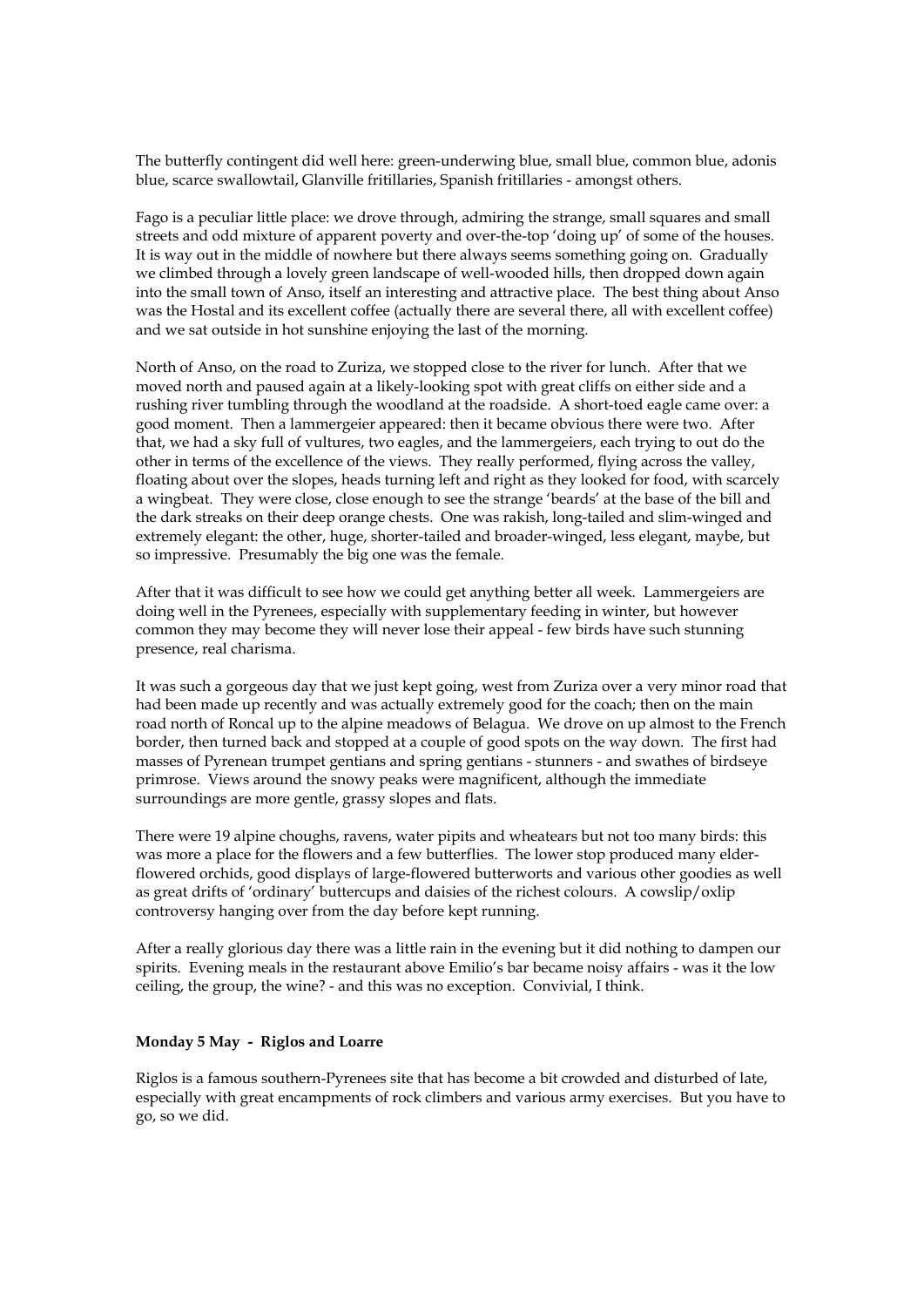But first, the morning. Berdún is a place for extraordinarily beautiful mornings and this was one of the finest. It had rained overnight and everything was damp, softened and all the more attractive for it. The cloudscapes were terrific, and banks of mist hung low over the Aragon to the west, while one or two villages perched on hillsides seemed to have a monopoly on patches of early morning sun. One flat green field of barley transformed itself into a patch of blue mist, which just as quickly shrank to a thin circle and disappeared. Small fields of barley, outlined by steep, dark banks, are scattered everywhere, all at different levels, and the sun caught each in turn, turning dull green to patches of silvery-yellow one by one. To the west, the rectangles of bare earth looked soft, pinky-red; to the east, into the low sun, they were black.

It was a sunny day, for the most part, and we expected plenty of people, but it was remarkably quiet. First we stopped to look at the cliffs from the main road, before turning off to Agüero, a sort of mini Riglos, in many ways a more attractive little town but with smaller (and entirely undisturbed) cliffs. Our circular walk took us over some short, heathy vegetation, past orchards of walnuts and the odd olive, and back through the village at the foot of the beetling cliffs. Blue rock thrushes attracted our attention and our luck was really in when they were joined by a superb black wheatear, one of the area's special birds. Nightingales sang everywhere and rock sparrows twanged from wires above the road.

Below the village were a couple of golden orioles and a strange and exciting orchid found by Winifred: sadly, when she took the orchid experts to look at it, it had been eaten by a passing sheep. . . It went unidentified, but we can be sure, though, that it was exceedingly rare.

Riglos station is a handy spot for lunch. Short-toed treecreeper, serins, Sardinian warbler and a singing woodlark accompanied lunch, together with more nightingales. At Riglos itself, there were yet more nightingales: indeed, this was a day of days for singing nightingales, with more

than ever and surely the best and loudest of their kind singing from the groves of olives, walnuts and fig trees. The place is a delight with all of these many and varied trees, great views over low, wide, green valleys opening out to the south and the extraordinary, gigantic Mallos de Riglos, vast orange cliffs that rise above the town and sway over it in impossible overhangs. Griffon vultures sailed around the cliff tops, while a lammergeier put in a brief appearance and a peregrine appeared a couple of times. Choughs called, crag martins sailed by very close, but there were no black wheatears: we had been lucky with the one earlier in the day.



Riglos was excellent: we just had time, though, for yet more excitement and drove to the fantastic Castillo de Loarre. This is an extraordinary medieval castle perched on an outcrop of rocks high above the valley. The road up to it, to Brian and Linda's delight, was painted with names of top riders in the continental cycle tours - this must make quite a special hillclimbing stage.

The castle, though, was closed: it is always closed on Mondays and this was poor planning. But it still looked good from outside and we managed some birds. Two Egyptian vultures sat immobile on a rock. Black redstarts flitted about the castle walls. Phil saw a black wheatear: we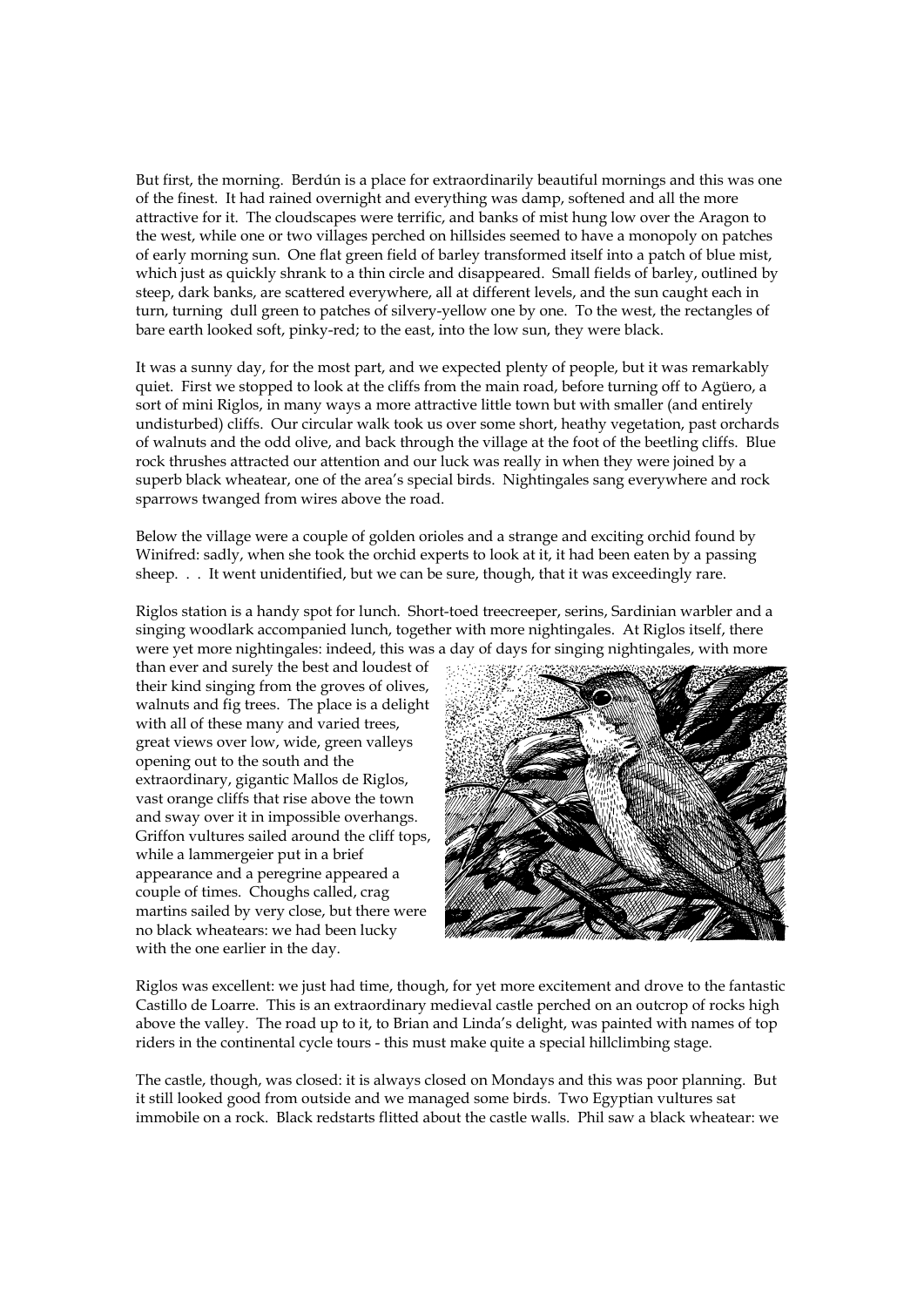all saw a hoopoe, some with very good views. It was a good place to finish the afternoon: the views south to Huesca and across to the far distant Ebro valley are spectacular. Unfortunately, it also became colder, very windy and evidently there was rain around: not a good sign.

#### **Tuesday 6 May - local walks**

Rain and strong winds overnight calmed down to a fine early morning, but it quickly changed back to dull, overcast and rainy. Phil found 50-odd griffon vultures lined up on the slopes between our village and Binies, gathered around a sheep carcasse that had been slung over the hillside.

A local walk was in the offing this morning, followed by an afternoon 'free'. After breakfast we all trooped across the road from Emilio's to visit the Panaderia, the bakery that produces such delicious bread and amazing croissants each morning. The croissants are more like half chickens, spread across a giant wicker basket and brought in still hot from the oven. The oven has been going more or less continuously for 50 years - at least it has never been cold in that time. And each day a little dough is kept to prime the next day's batch: the intriguing thought was raised that in each loaf we eat there might be just a tiny something that is 50 years old. . .

The walk was quite brisk: in moderate weather but without the butterflies because of relative dullness and cold. We went to the Rio Veral, retracing the route of the first morning but going much farther along the track at the bottom of the valley. It became dull and rainy at times, especially towards the end when we were trying hard to spot a golden oriole. Some saw it, others did not, and just got wet.

One of the best birds was a particularly obliging ortolan bunting, singing from the slope above the junction beyond the bridge. Telescope views were really quite unusually good, which is more than can be said for views of cirl buntings which seemed rather elusive all holiday. A wryneck called but was not traced; Cetti's warblers sang loudly and nightingales were everywhere, singing constantly. Other odds and ends were serins, firecrests, crested larks, brief views of Dartford warblers and various big things in the air including Montagu's harrier, shorttoed eagle and griffon vultures.

In the afternoon we did our own things: Joyce painted a picture of John's traditional fireplace in the main house, for example. Marcella, Rob, Brian and Jay walked all the way back down to the Veral and turned right this time, along the foot of the valley towards Binies. This was meant to be a reconnaissance for the next day. We carried on into the gorge itself (admiring a few pyramidal, lesser butterfly and lady orchids) and then walked all the way back - 10 miles just about - along the long, straight road between Binies and Berdún across the flat cereal fields. By then it was warm and sunny.



*Lady orchid, crested lark and red kite*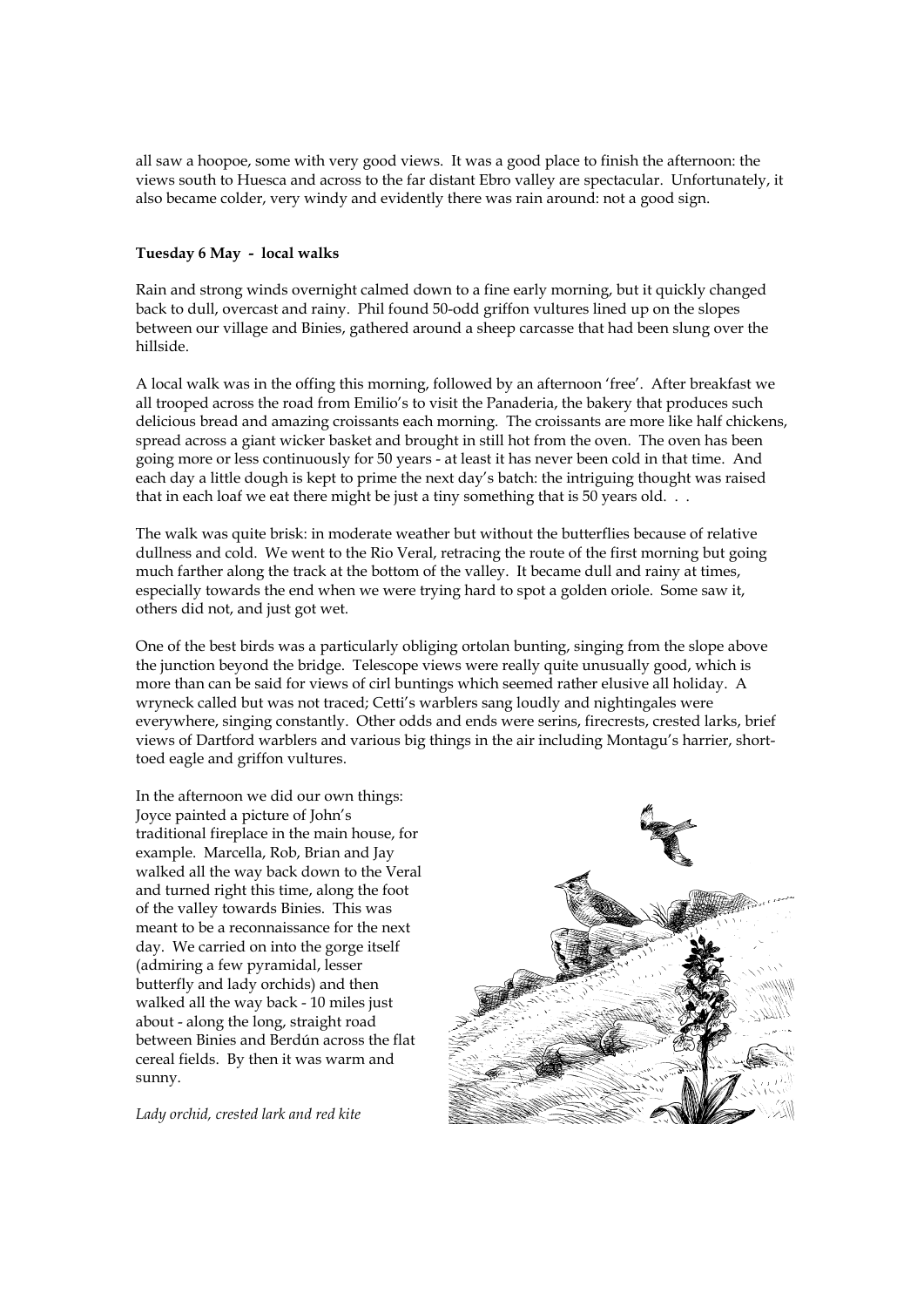#### **Wednesday 7 May - Binies gorge**

It was a rainy morning: but we had a day scheduled for walking through the Foz de Binies, the local gorge, and so off we went to do it. With no coach, there was not a great deal of choice. John and Vivien ferried us by car a few at a time to the beginning of the gorge, where the Rio Veral emerges as a broad, clear torrent from the canyon opposite the village of Binies on its little hill.

The walk was fascinating with plenty of flowers, but few or no butterflies in quite unseasonally cold and dull weather and a rather limited selection of birds. The gorge is scenically stunning, the river cold, fast, ideal for dippers - and sure enough there was a dipper nest, although not many good views of the occupiers. But it became increasingly dull and gloomy as we walked and there were frequent stops - fortunately, such is the nature of the place that there are many overhangs under which the whole group could shelter from the showers. The gorge gradually narrows and deepens then pops out into a wider, green valley with small meadows and wooded slopes.

Here we were a bit fragmented - well, the group was, not anyone individually - but half of us went on, the pioneering spirit undimmed by the grey clouds. Until a few minutes later, anyway: suddenly, from the south-west, a darker, leaden-grey cloud crossed the hills and approached at speed with what was evidently quite a storm of rain beneath it. We wisely turned back: but not soon enough, for we were quickly engulfed by a sudden wind and a torrential storm of hail. The cold, stinging hail on our faces and the wind tearing at hoods and hats was hardly what one might expect of May in Spain and it was with some relief that we reached a bit of shelter again in the gorge, under a great rock overhang, from which we watched the hail pass over and ducked the flashes of lightning and crashing thunder.

Fortunately for us this was not altogether localised and a few miles away in Berdún Vivien was experiencing much the same conditions: to our great relief she embarked on a mercy mission and came to take us all away back to the warmth and dryness of our rooms. The colder, wetter ones went first: some walked the whole length of the gorge and on to Binies and beyond before finally being picked up, but it was a miserable afternoon and by then another great storm threatened, so discretion was advisable.

It was a great shame for this can be one of the best days of the holiday here. Instead, it turned into a cold, often wet, evening and finally, at about scops owl time, we could scarcely believe it when we looked outside and found it was snowing. Not just up on the hills, but down in the town, great, heavy snowflakes in quite a decent snowstorm. It seemed most peculiar.

#### **Thursday 8 May - Lumbier gorge**

Some Berdún roofs were white: well, sprinkled with white at least. It was astonishing: and *so* cold. For early May this was pretty remarkable.

The hills all around were deep in grey cloud: not a hint of a break, except maybe a slight gleam somewhere to the south. As we drove west along the Aragon, the middles of the foothills to the north were revealed and the whole place was a winter wonderland of snow, just like a Christmas card: binoculars brought up a marvellous view of trees and shrubs all covered with a tracery of fresh white snow. Griffons emerged, to circle around dismally, then rise up out of sight into the cloud: it really was quite a sight. All told, there were perhaps 75 of them.

We stopped at a long bridge over the Aragon before the reservoir and were greeted here with another incongruous sight: it was absolutely freezing, there was low cloud and snow all around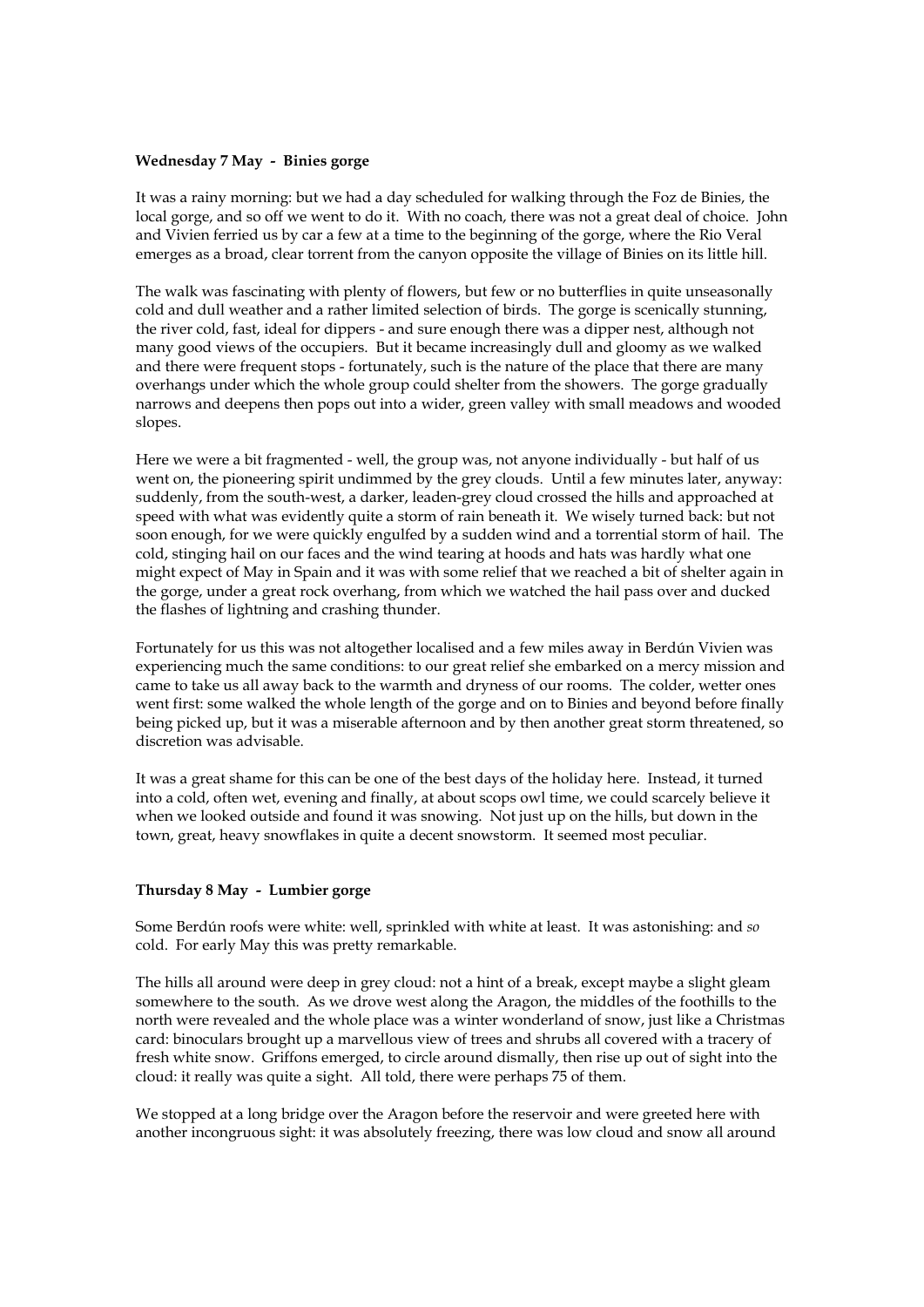and there, on a treetop above the riverbed, was a group of bee-eaters! And just beside the river, a cluster of orchids, stately military orchids and some white helleborines. A short-toed treecreeper gave brief glimpses; some people saw a Cetti's warbler. Black and red kites put on a good show: but was it cold.

A few miles onwards and we reached the deserted, sad remains of Ruesta. Quite a place it must have been, once: to the west of the road a large village with its fortified tower and church, on the other side a pretty little street which must once have been absolutely delightful. Now it is in the last stages of decay, occupied only by white wagtails, black redstarts and a blue rock thrush or two. Cuckoos called; golden orioles whistled somewhere far away in the valley.

It was much brighter, even a little warmer, by the time we drove up to Sos del Rey Catolico. Here most of us piled out at the southern end while the coach took the others on to the big Parador at the other end of town. The walkers ambled through the streets and found the whole place sheer magic: it really is a town worth visiting, with endless opportunities for the photographer: full of old buildings, huge balconies, narrow streets, colourful roses and geranium pots by the score. At the Parador we regrouped, for a late coffee stop in the fourth-floor bar.

Shortly after leaving Sos, we stopped beside a canal across a large, flat, agricultural region. Each side was a strip of trees, in which there was a golden oriole and some entertaining and obliging woodchat shrikes. Here we had lunch and as we ate, so the hills to the north cleared a little and we could see the distinctive curved limestone cliff above Lumbier begin to catch the sun. That was our next objective: Lumbier gorge.

Mind you, it was not hot. The gorge was distinctly cold and even in the sun it barely warmed up. At the far end, too, we were caught in some showers. Yet the vultures were out in force: some dozens, eventually a couple of hundred, griffons and a long, if increasingly distant, view of a splendid lammergeier. A few Egyptian vultures performed, too and we had the 'usual' excellent views of kites, a couple of bee-eaters over a slope (close to some beehives) beyond the gorge and odd glimpses of serins, subalpine and Sardinian warblers and so on. The gorge itself not seen from the top but from inside, as you walk through along a disused railway line (therefore comfortably wide and flat) - is excellent, very impressive, but tends to leave you with a back ache after staring up all afternoon at passing vultures. Not that they are at all distant, the views are very close, but they do tend to be right over the top!

In the evening we were entertained by the visit of Juan Carlos Cirera Martinez from SEO, the Spanish Ornithological Society, who told us all about the sterling work being carried out at Belchite in the Ebro valley, a remnant of the Spanish steppes. He showed us picture of a notice at the site, which included a credit to Honeyguide for financial support, and we were pleased to hand over a little more in the form of a cheque for £400. This is one of the features of Honeyguide: not only supporting the local economy and staying in traditional accommodation but putting something into conservation, too.

The final feature of the night was the scops owl excursion: stunning views, some of the best imaginable in the street lights.

#### **Friday 9 May - High Pyrenees**

It was, we said, the tops or bust. The weather looked uncertain. Things were improving but maybe not to the north. Although the sky looked dull and grey, rather than heavy with low, threatening cloud and only the highest peaks were hidden. The rest just looked dismal. But to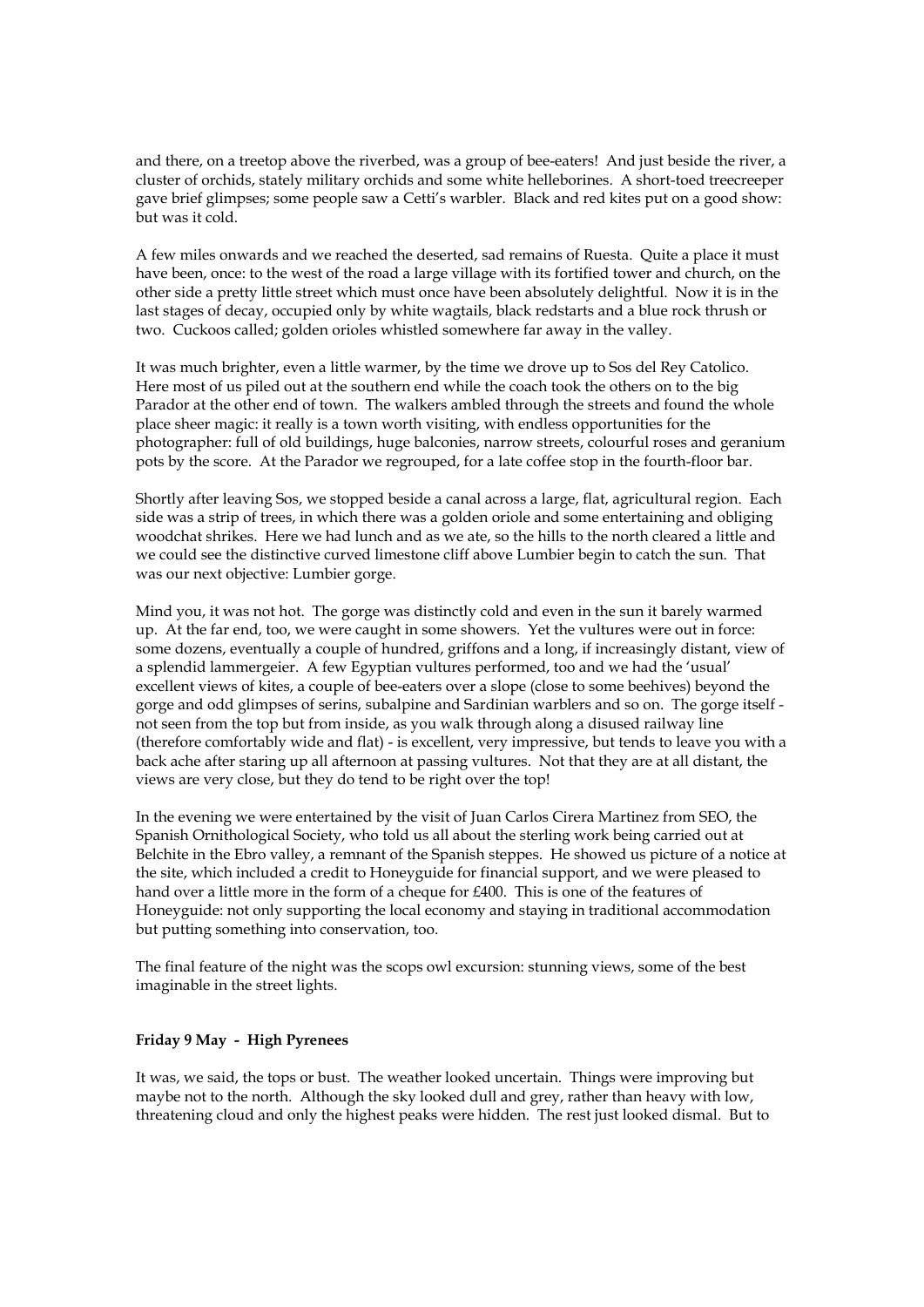the south there was blue sky and brightness, a promise of better things. From the town wall we heard a quail: not many years ago it was possible to hear half a dozen or a dozen from there.

We headed east, past Santa Cilia and on through Jaca under the gaze of Sierra Oroel, the big, pointed peak to the south: as you pass by to the north, so the point becomes a long wall of sheer cliff. The road turned north through the higher peaks, on to El Formigal and through to Col de Pourtalet. At the end of a long tunnel a warning sign to drivers to switch off their lights was interpreted by Linda as 'Have you seen the comet?'

 Sadly, Pic du Midi d'Ossau was thoroughly swathed in cloud and never cleared, but remarkably it was warm, still and soon become quite sunny. At the top we drove a few feet into France and walked a few yards farther: as someone said, you get a good feel for a country if you do it on foot. Then it was in to the nearest cafe for coffee and KitKats. A chamois (or isard, in the Pyrenees) appeared briefly, and two golden eagles sailed by high up to the east, but not many of us saw them.

There was much fresh snow about and in any case we were not the group to go climbing far into the hills: flowers were enjoyed closer to the road, and elder-flowered orchids, Pyrenean trumpet gentians, spring gentians, rock jasmine and Pyrenean fritillaries were quickly found. Several people watched a super male rock thrush and the rest of us caught up with the species a little later, as we paused at Formigal for lunch. There, we also saw more orchids and gentians, a fine alpine pasque flower and a distant lammergeier.

The weather was fine and we had a bit of time: having heard from another group earlier that the wallcreepers had been in their regular spot beyond Hecho, and with just enough time to get there, people were offered the choice between going back to pack, or packing everything into the final day and having another go at the gorge. The gorge won, although there was only an hour to spend there when we reached it, not quite enough to ensure an appearance by the 'creepers. Nevertheless, the drive along the Hecho valley was as attractive as ever and it was clear that, since our first visit, the local red-backed shrikes had arrived - we saw six or more of them, all fine males, from the coach.

In the evening, the final meal, with John joining us, was the most enjoyable of all and everyone seemed intent on performing their party pieces. The noise was quite something! Joyce revealed her week-long secret: a poem, the result of much under cover work after hours, read to everyone in the style of Stanley Holloway. This was brilliant: but not to be outdone, Humphrey, in his customary head-of-the-table spot, stood and recited the whole of Holloway's *Albert and the Lion*, beautifully enunciated in good Lancashire, without a break. Brian, deciding he could beat that with Spike Milligan, was less successful, starting somewhere in the middle, forgetting the beginning, then losing the ending somewhere.

'Oh no, here he goes' said Linda. 'He'll be juggling next. '

Brian juggled, briefly, with three crumpled serviettes. Hearing the noise, one of three gentlemen in the corner of the room came across, turned round a chair and sat between us, determined to find out what these strange English people were up to and why. It turned out the three were German pilgrims, cycling west as far as they could get before time beat them, leaving Part 2 for another year. Somehow, we got onto Wordsworth, the World Cup and Herr Klinsmann. Would Klinsmann return to play football in England?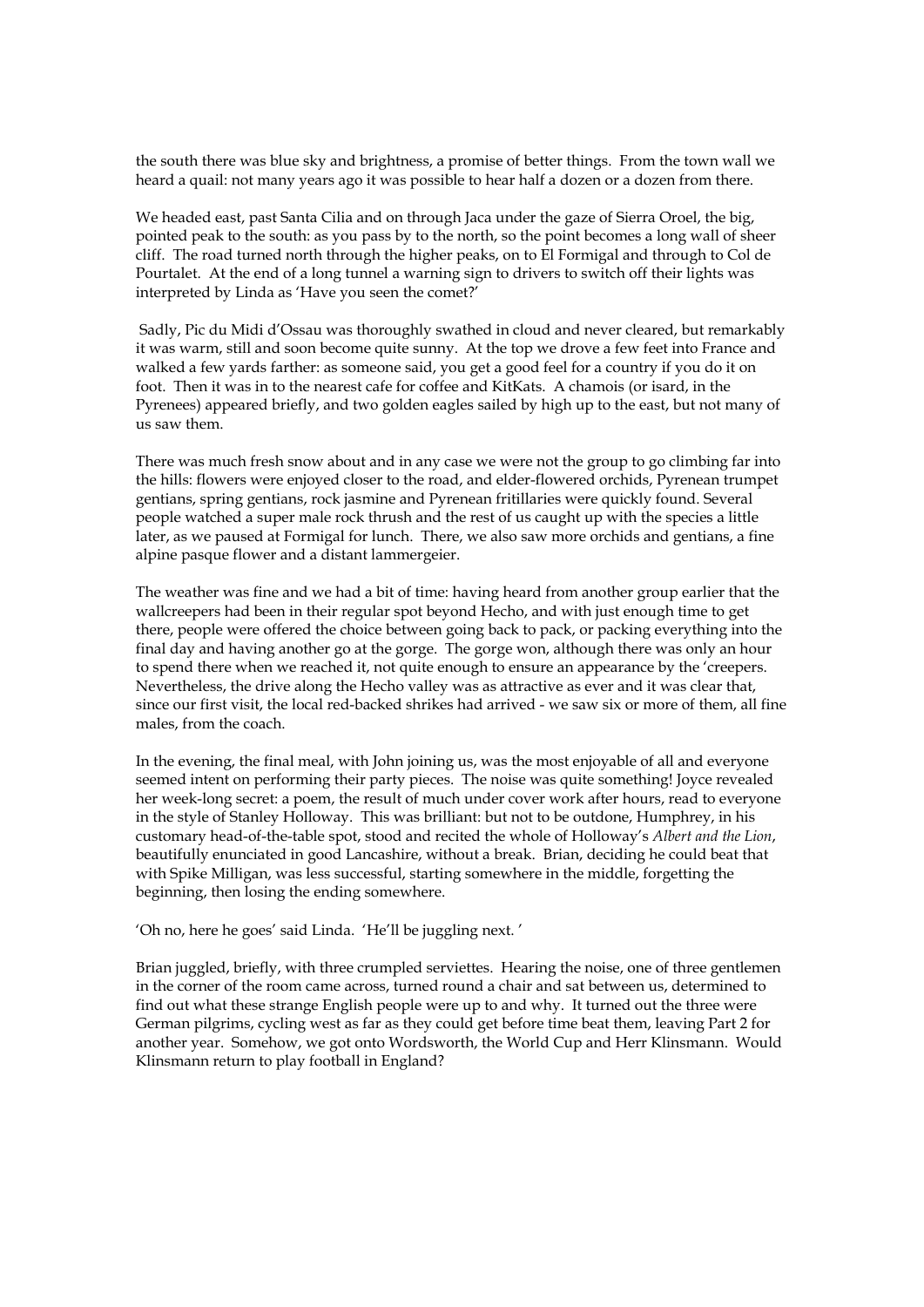'Whether Klinsmann returns to England,' said our pilgrim, 'affects me about as much as a man leaning his bicycle against the Great Wall of China and seeing it blown over by the wind: that is, not at all. '

*Dinner for One* was his favourite (or was it least favourite?) English film, apparently rarely seen in England but shown every year, without fail, in Germany at Christmas time. 'It is full of vonderful English things: "Drink up your vine, Mrs Vinterbottom" and such things as that. ' We made a mental note to avoid it, should it appear on Channel 5.

#### **Saturday 10 May - Bilbao and home**

The three pilgrims were up early. They rode by, bicycle bells ringing, as we piled onto the coach, to a wave and a cheer from all of us. We passed them again a few miles along the road: they had a long ride ahead and we wished them well.

The drive back to Bilbao was without incident and, save for a glimpse of two white storks at the nest, with few birds. The coffee stop was just accessible but, given the state of the roadworks and an impending change to dual carriageway, it seems doubtful whether it will be on the return trip next year.

Bilbao airport gave us a chance to eat a smaller packed lunch and catch up on some English newspapers. Then we were off, to Joyce's delight, flying again: down into England through turbulent cloud into a duller, cooler, damper land (but with no fewer than four Concordes visible, a good record).

#### **THE POEM**

**A Less Agile Holiday** (with apologies to the author of *Albert and the Lion*)

In Spain there's a village called Berdun That sits on a hill in the sun And 'twas there that Rob Hume and his missus Took a party for birding, for fun.

Some had joined in the party for t'flowers Moths, beetles and butterflies too Phil Shaw was our other group leader If owt needed knowing, he knew.

We stayed in the house of John Boucher An artist of talent and fame. When we needed some help with our journey John and Vivien to our rescue came.

It was called a trip for the 'less agile' So we formed quite a motley crew, With tickers, hips, knees needing watching, But there wasn't much we didn't do.